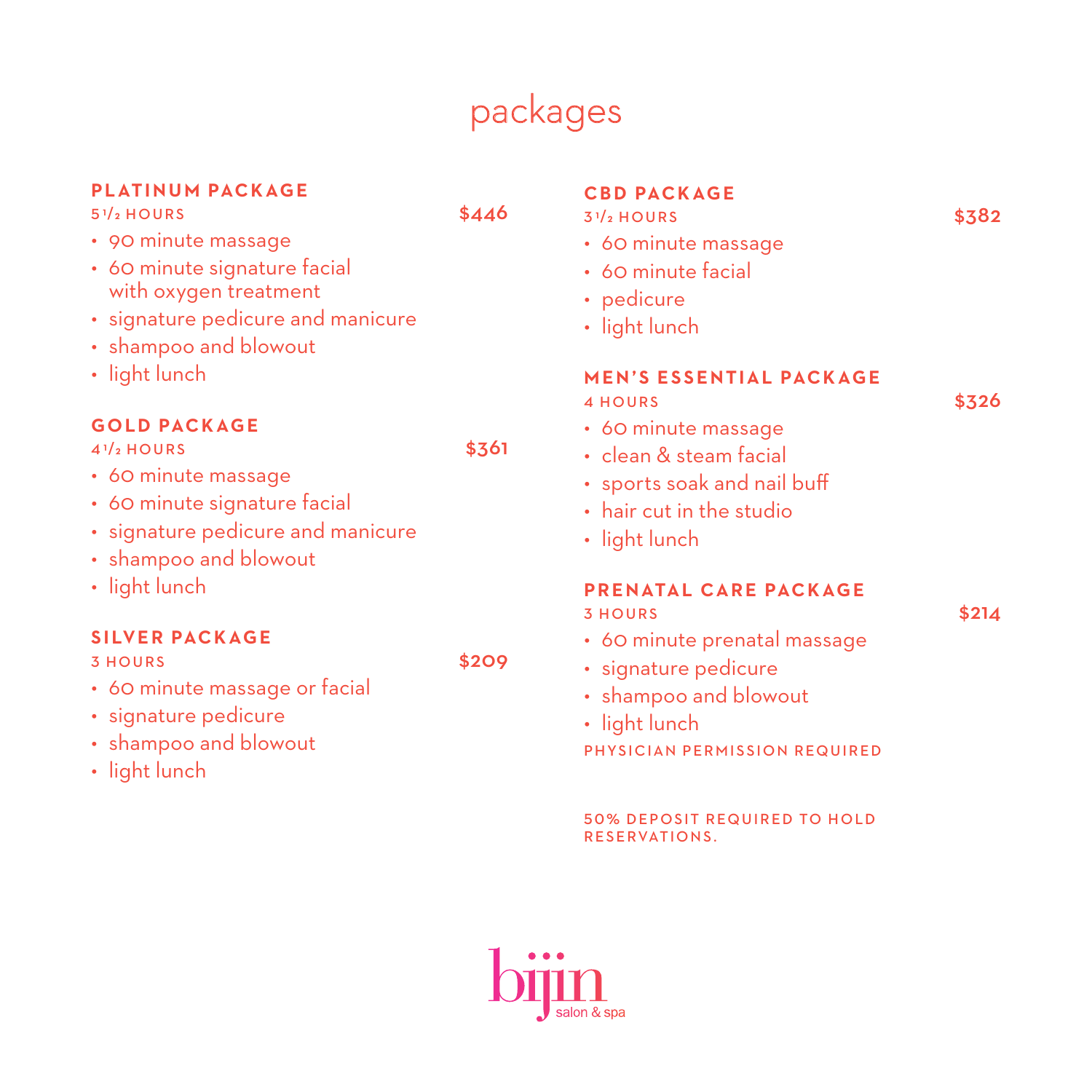# bijin special services

## **CBD SERVICES**

CBD (short for cannabidiol) is a nonpsychotropic compound found in hemp, part of the cannabis family of plants. The CBD used in our products and treatments will likely leave you feeling relaxed and restored, and will not impair judgment or physical capabilities. CBD has been shown to improve symptoms related to inflammation, arthritis, sports and occupational injuries, mood disorders and sleep disruption. Enjoy one of our signature services which will reduce muscle pain and stiffness, enhance relaxation, relieve joint pain, boost sensory stimulation and moisturize and condition your skin.

## **C B D FAC I A L**

This facial evokes the powers of self-healing and stabilizes the skin from the influence of outside elements. It will restore your skin to its natural order by hydrating, infusing moisture, and fortifying the natural barrier to help protect against harmful bacteria and toxins. No matter your skin type or condition, the secret to quick healing is adding CBD to your regimen.

| <b>60 MINUTES</b> | \$145 |
|-------------------|-------|
| <b>75 MINUTES</b> | \$165 |
| <b>90 MINUTES</b> | \$185 |

## **CBD MASSAGE**

A deeply relaxing and pain relieving massage designed to quiet the mind and body. A fusion of massage techniques allows for relaxation and penetration of CBD products.

| <b>60 MINUTES</b> | \$145 |
|-------------------|-------|
| 75 MINUTES        | \$165 |
| <b>90 MINUTES</b> | \$185 |

## **C B D M A N I C U R E**

Experience the moisturizing and restorative benefits of CBD on your hands and nails. Paraffin stimulates circulation to improve joint stiffness and reduce pain. CBD enriched paraffin gloves will be applied, followed by our signature manicure service. Enjoy a hand and forearm massage with CBD lotion for additional healing and<br>hydration. starting hydration. *starting at* \$60

## **CBD PEDICURE**

Our CBD pedicure includes a refreshing CBD bath bomb soak of your choice with a soothing massage, followed by nail and cuticle care, exfoliating scrub and foot massage with CBD lotion. Nails are polished or buffed to a shine. *starting at* \$92

A D D O N C B D PA R A F F I N SO C K S<br>O R G LOVES

OR GLOVES *add* \$25 *each*

6960 mission lane #18 prairie village, kansas 66208 913 671 7777 bijinsalon.com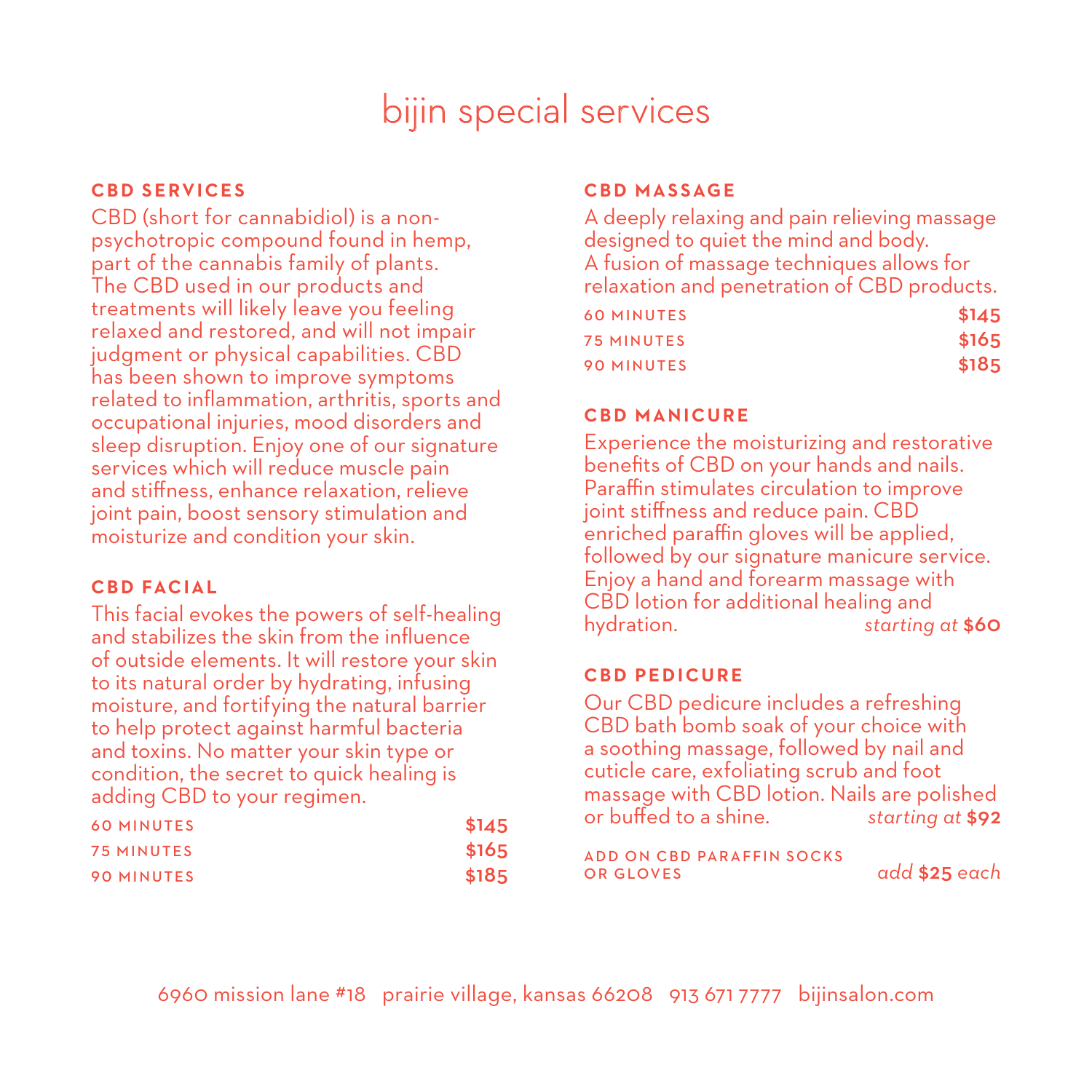# massage therapy

Therapeutic massage provides stress reduction, deep relaxation, and offers relief from physical pain.

|  | <b>60 MINUTE MASSAGE</b> | \$115 |
|--|--------------------------|-------|
|  | <b>75 MINUTE MASSAGE</b> | \$135 |
|  | <b>90 MINUTE MASSAGE</b> | \$155 |

## **AT H L E T I C M A S S AG E**

Perfect for before or after physical activity to help prevent injury; whether for gardening or golfing, playing tennis or treating tendonitis. *add* \$10 *to any massage*

**DEEP TISSUE** *add* \$25 *to any massage*

## **HIMALAYAN SALT STONE MASSAGE**

Naturally antibacterial, heated stones are massaged into areas of tension, bringing you to a state of deep relaxation.

| <b>60 MINUTES</b>        | \$145 |
|--------------------------|-------|
| <b>75 MINUTES</b>        | \$165 |
| <b>90 MINUTES</b>        | \$185 |
| ADD TO TARGET AREAS ONLY | \$2O  |

## **REFLEXOLOGY**

Application of appropriate pressure to areas on the feet, hands or ears.

| <b>15 MINUTES</b> | \$25 |
|-------------------|------|
| <b>30 MINUTES</b> | \$45 |

## **M A I N T E N A N C E M A S S AG E**

Body work is focused on problem areas. 30 MINUTES \$80

## **PRENATAL MASSAGE**

Complete body massage recognizing women's special prenatal needs. PHYSICIAN PERMISSION REQUIRED. 60 MINUTES \$120

## **MELT-AWAY MASSAGE**

Enjoy the benefits of a favorite massage combined with acupressure point massage and a soothing array of pure essential oils. Hot and cold therapy and our exclusive Melt-Away product will help eliminate sinus pressure, pain and tension headache caused by allergies and life stress. Areas of focus include head, neck, face and jaw.

60 MINUTES \$130

#### **CUPPING THERAPY**

Experience an ancient form of alternative medicine. Cups placed on the skin create suction, thereby helping to reduce pain and inflammation. *add* \$30 *to any massage*

A COMPLIMENTARY STEAM SHOWER IS AVAILABLE WITH ANY OF OUR SPA SERVICES. A DEPOSIT MAY BE REQUIRED TO HOLD RESERVATION.

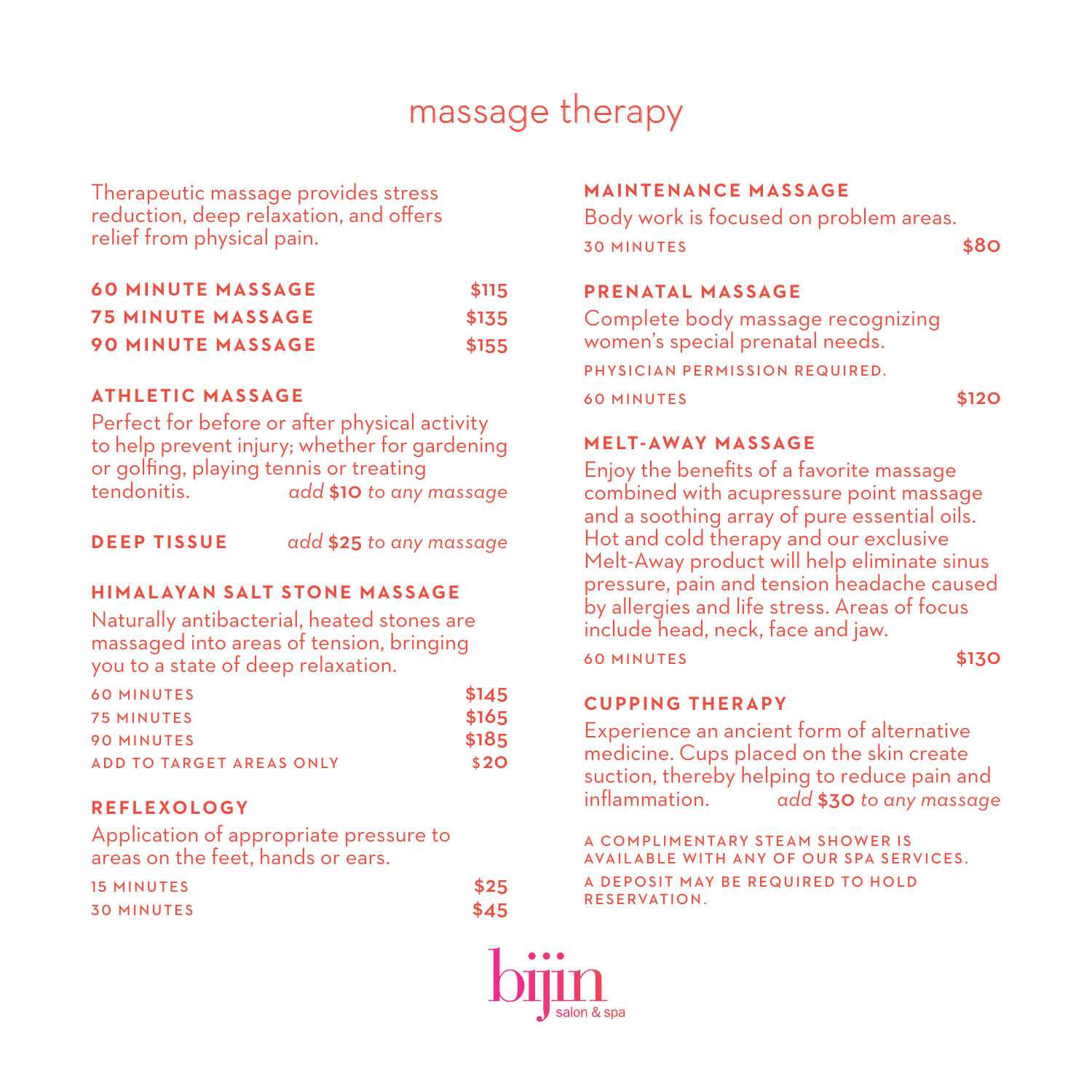# hand & foot care

| <b>MANICURE</b>                                                                                                                                                                                                 | starting at \$35 | <b>75 MINUTE SIGNATURE PEDICURE</b>                                                                                                             |                  |
|-----------------------------------------------------------------------------------------------------------------------------------------------------------------------------------------------------------------|------------------|-------------------------------------------------------------------------------------------------------------------------------------------------|------------------|
| <b>SHELLAC MANICURE</b>                                                                                                                                                                                         | starting at \$47 | Our signature pedicure with a little more<br>attention to problem areas for better<br>results or extra massage time for enhanced<br>relaxation. |                  |
| <b>SHELLAC REMOVAL</b><br><b>&amp; SHELLAC MANICURE</b>                                                                                                                                                         | starting at \$52 |                                                                                                                                                 |                  |
| <b>SHELLAC REMOVAL</b><br><b>&amp; NATURAL MANICURE</b>                                                                                                                                                         | starting at \$45 | <b>75 MINUTES</b>                                                                                                                               | starting at \$77 |
| <b>SHELLAC REMOVAL</b><br><b>&amp; NAIL BUFF</b>                                                                                                                                                                | starting at \$37 | THE DELUXE SPA PEDICURE<br>A delightful treat combining our signature                                                                           |                  |
| <b>NAIL BUFF</b><br>Clean, file, and shine.<br><b>30 MINUTES</b>                                                                                                                                                | \$27             | pedicure with extra and detailed attention<br>to all areas, additional massage and warm<br>paraffin moisture treatment.                         |                  |
|                                                                                                                                                                                                                 |                  | <b>90 MINUTES</b>                                                                                                                               | starting at \$92 |
| <b>ADD CUSTOM NAIL DESIGN</b><br><b>TO ANY MANICURE OR PEDICURE</b><br><b>INDIVIDUAL NAIL</b>                                                                                                                   | starting at \$8  | <b>THE EXPRESS PEDICURE</b><br>No frills, just the basics.                                                                                      |                  |
| <b>THREE OR MORE</b>                                                                                                                                                                                            | starting at \$15 | <b>45 MINUTES</b>                                                                                                                               | starting at \$52 |
| <b>ADD FRENCH POLISH TO</b><br><b>ANY MANICURE OR PEDICURE</b>                                                                                                                                                  |                  | <b>THE SPORTS SOAK</b>                                                                                                                          |                  |
| <b>MANICURE</b>                                                                                                                                                                                                 | \$10             |                                                                                                                                                 |                  |
| \$15<br><b>PEDICURE</b>                                                                                                                                                                                         |                  | Grooming and massage for feet that are<br>"au natural" and on the go.                                                                           |                  |
| <b>BIJIN SIGNATURE PEDICURE</b>                                                                                                                                                                                 |                  | <b>45 MINUTES</b>                                                                                                                               | starting at \$52 |
| Our signature pedicure includes a<br>refreshing aromatherapy soak in our<br>pipe-less, whirlpool thrones with soothing<br>massage, followed by nail and cuticle care,<br>exfoliating scrub and a light massage. |                  | <b>ADD REFLEXOLOGY TO ANY PEDICURE</b><br><b>15 MINUTES</b><br><b>30 MINUTES</b>                                                                | \$25<br>\$45     |
|                                                                                                                                                                                                                 |                  | <b>PARAFFIN TREATMENT</b>                                                                                                                       |                  |
| Nails are polished or buffed to a shine.                                                                                                                                                                        |                  | Benefits skin tone, moisture and elasticity,                                                                                                    |                  |
| starting at \$62<br><b>60 MINUTES</b>                                                                                                                                                                           |                  | increasing movement and mobility. Paraffin<br>also stimulates circulation to improve joint                                                      |                  |

6960 mission lane #18 prairie village, kansas 66208 913 671 7777 bijinsalon.com

stiffness and reduce pain. **\$20**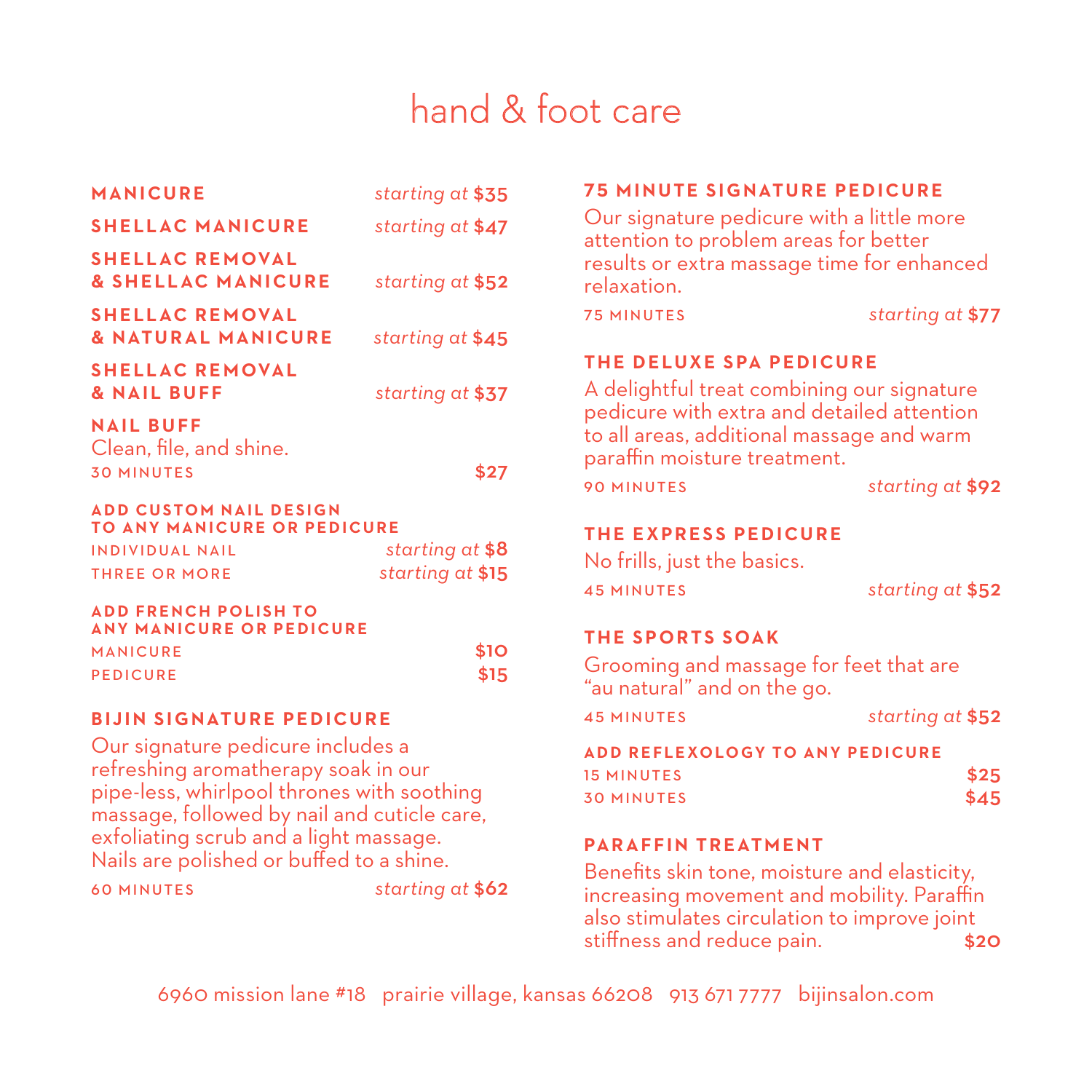# skin care

## **CUSTOMIZED SKIN TREATMENTS**

Our professional estheticians address your needs through a customized, resultsoriented treatment utilizing the most effective products and technology available. COMPLIMENTARY STEAM SHOWER IS AVAILABLE WITH ANY OF OUR SPA SERVICES.

## **SIGNATURE FACIAL**

| <b>60 MINUTES</b> | starting at \$115 |  |
|-------------------|-------------------|--|
| <b>75 MINUTES</b> | starting at \$135 |  |

## **ULTIMATE SPA FACIAL**

Includes an eye and lip treatment plus massage of feet and hands.

90 MINUTES *starting at* \$155

## **SIGNATURE OXYGEN FACIAL**

Customized facial with oxygen treatment to promote skin metabolism, enhancing production of collagen and elastin. Gives the skin a refreshed glow and the perfect look for a special event.

75 MINUTES *starting at* \$160

## **4 LAYER FACIAL**

A potent cocktail of pharmaceutical grade ingredients that immediately leaves the skin looking and feeling lightened, tightened and brightened.

60 MINUTES *starting at* \$145

## **ALL BUSINESS** *or* **YOUNG ADULT** *or* **MEN'S CLEAN & STEAM FACIAL**

No frills, just right down to business and catered to the needs of someone on the go, young adults or men.

45 MINUTES *starting at* \$95

#### **BACK FACIAL**

45 MINUTES *starting at* \$110

#### **OXYGEN EXPRESS**

Skin is cleansed and exfoliated, followed by a customized oxygen treatment.

30 MINUTES *starting at* \$90

**ADD OXYGEN TREATMENT TO ANY FACIAL SERVICE**

15 MINUTES \$55

## **GUA SHA (GWAH SHAH) FACIAL**

This ancient technique of East Asian medicine involves using a tool to scrape and apply pressure to the skin in long strokes. Benefits include firming, hydrating and toning, along with boosting blood flow and circulation to reduce puffiness. Relax and detox with bijin's signature facial. The Gua Sha tool will be used with suitable oil or massage cream on the chest, neck and face.

| <b>75 MINUTES</b> | \$150 |
|-------------------|-------|
| <b>90 MINUTES</b> | \$170 |

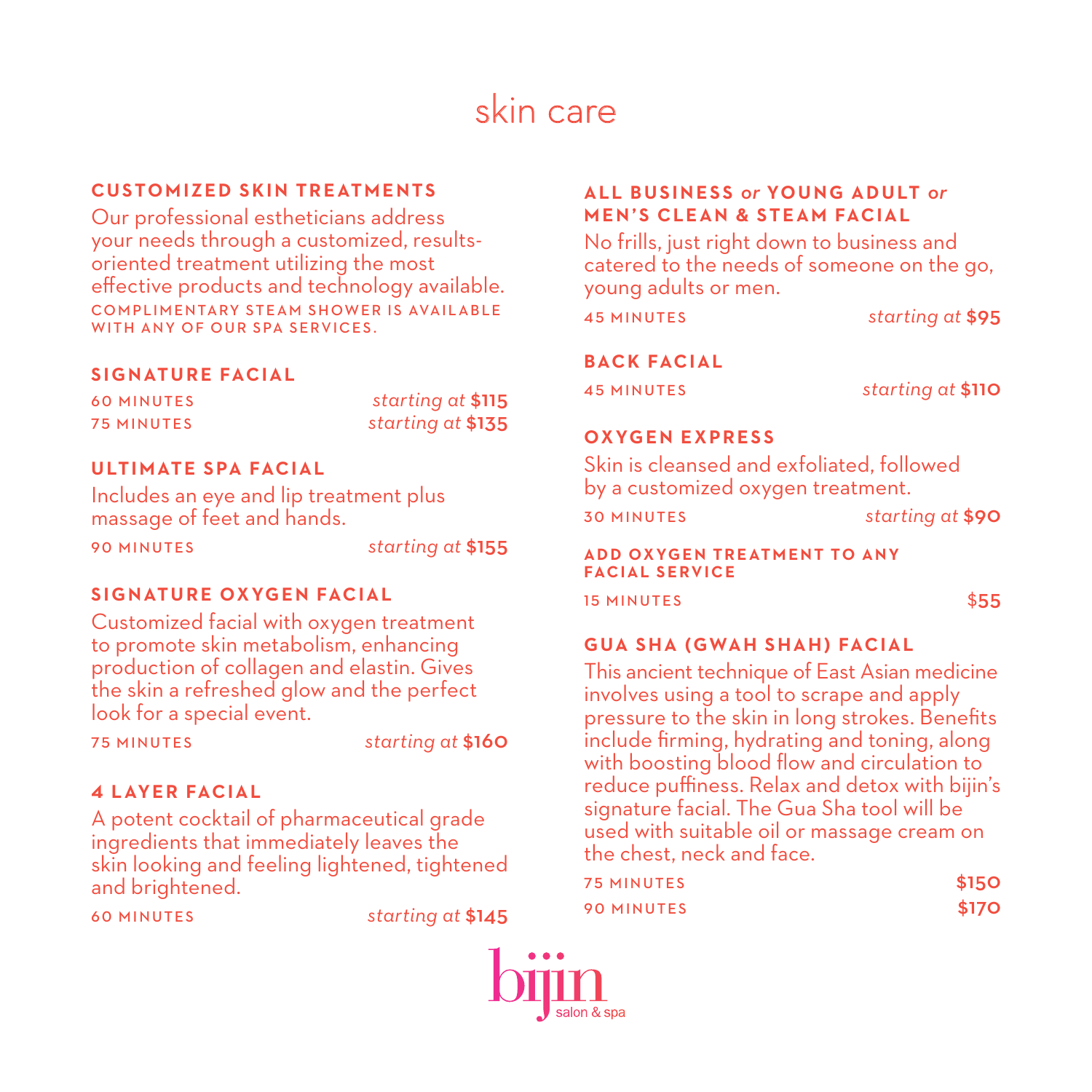# skin care

## **FACIAL PEELS**

Individualized application of alpha and/or beta hydroxy acids to create smoother and more radiant skin.

| <b>30 MINUTES</b>                    | \$80     |
|--------------------------------------|----------|
| Oxygen treatment with chemical peel. |          |
| <b>45 MINUTES</b>                    | \$125    |
| <b>ADD TO A FACIAL</b>               | add \$50 |

#### **NOVALASH EYELASH EXTENSIONS**

PRICED UPON CONSULTATION APPLICATION \$150 - \$250

|                      | ---------- |
|----------------------|------------|
| $$85 - $125$<br>FILL |            |

#### **LASH LIFT**

| Curled lash lift creates the illusion of longer |      |
|-------------------------------------------------|------|
| and thicker natural lashes.                     | \$90 |
| <b>ADD A CUSTOMIZED LASH TINT</b>               | \$35 |
| <b>BROW TINTING</b>                             | \$28 |
| <b>LASH TINTING</b>                             | \$45 |

#### **D E R M A P L A N I N G**

An exfoliating treatment which removes surface imperfections and fine hairs, smoothes out fine facial wrinkles and improves the overall look and feel of the skin.

| <b>30-45 MINUTES</b>   | \$90 |
|------------------------|------|
| <b>ADD TO A FACIAL</b> | \$45 |

## **FASSAGE**

A full body hydration and relaxation service which includes a signature facial with the added bonus of full body massage. NOT AVAILABLE AS A PRE-NATAL SERVICE. 90 MINUTES *starting at* \$175

#### **WAXING SERVICES**

PLEASE REFRAIN FROM WAXING IF YOU ARE SUNBURNED, RECOVERING FROM A PEEL , OR HAVE USED PRESCRIPTION RETINOIDS OR KERATOLYTIC MEDICATIONS WITHIN THE LAST THREE MONTHS WHICH RESULT IN INCREASED SKIN EXFOLIATION, RELEASE FORM REQUIRED.

| <b>BROW SHAPING</b>    | starting at \$28 |
|------------------------|------------------|
| LIP                    | \$20             |
| <b>CHIN</b>            | \$20             |
| <b>FULL FACE</b>       | \$53             |
| <b>UNDERARM</b>        | \$27             |
| <b>BIKINI</b>          | \$42             |
| <b>EXTREME BIKINI</b>  | \$55             |
| <b>BRAZILIAN</b>       | \$85             |
| <b>MEN'S BRAZILIAN</b> | \$100            |
| <b>BACK</b>            | \$68             |
| <b>CHEST</b>           | \$68             |
| <b>HALFLEG</b>         | \$60             |
| <b>HALFARM</b>         | \$38             |
| <b>FULL LEG</b>        | \$55             |
| <b>FULL ARM</b>        | \$58             |
|                        |                  |

PRICES SUBJECT TO VARY DUE TO LENGTH OF TIME REQUIRED FOR SERVICE.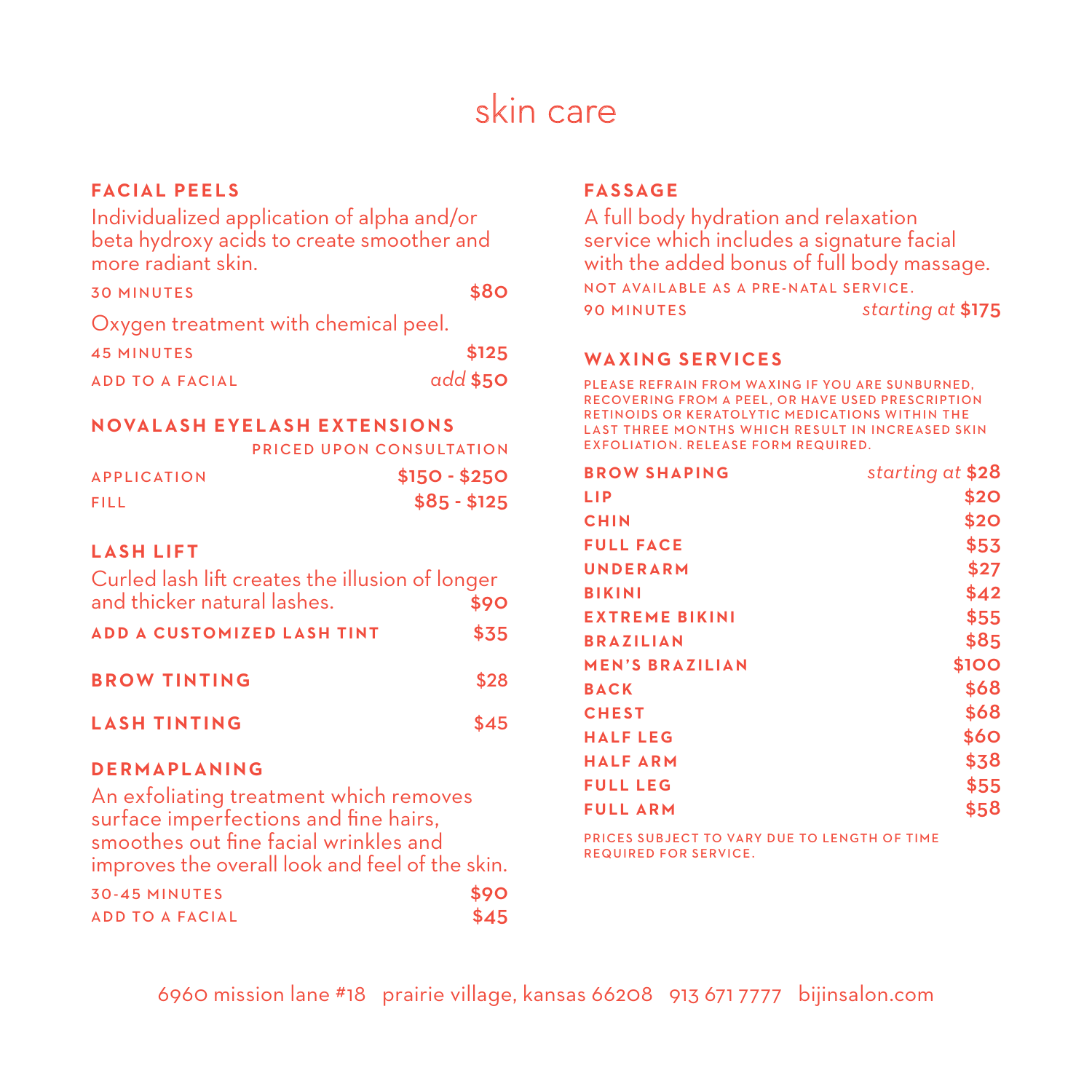# the salon

A talented team member, ranging from Advanced to Master Stylist, will explore options for your face shape that will also complement your lifestyle, image, and home maintenance goals. Along with your service you will receive a stress relieving scalp massage, shampoo and blowout. Your stylist will also recommend appropriate styling products in order for you to achieve the look wherever you are.

## **HAIR CUT**

| <b>ADVANCED TO MASTER STYLISTS</b> |                  |
|------------------------------------|------------------|
|                                    | starting at \$49 |
| <b>SHAMPOO AND</b>                 |                  |
| <b>BLOWOUT</b>                     | starting at \$42 |
| <b>ADD CURLING OR FLAT IRON</b>    | $add $5 - $15$   |

#### **DEEP CONDITIONING HAIR TREATMENTS**

| <b>KÉRASTASE</b> | starting at \$38 |
|------------------|------------------|
| ORIBE            | starting at \$20 |
| $R + CO$         | starting at \$25 |

## **DIMENSIONAL COLOR (FOIL WEAVE)**

Highlights are added to create natural sunlit colors or heavy bold streaks while lowlights add natural dimension. *starting at* \$140

**GLOSS** *starting at* \$60

**COLOR IN BETWEEN FOILS** *add* \$55

## **PERMANENT HAIR COLOR**

Maximum coverage for gray hair to create bright, bold, fashion forward colors. *starting at* \$105

#### **SEMI-PERMANENT HAIR COLOR**

Sheer color creates gloss and shine for dull, dry looking hair. Subtly blends gray. Lasts four to six weeks. *starting at* \$105

## **ADVANCED COLOR TECHNOLOGY**

We offer the latest in hair coloring technology to achieve dramatic results while strengthening the integrity of the hair. For more information on our cutting edge coloring systems and the latest trends, consult your stylist.

| ILLUMINA COLOR | add \$20 |
|----------------|----------|
| MAGMA COLOR    | add \$25 |

## **CORRECTIVE COLOR**

Designed for hair that needs expert attention in going back to natural color or correcting a color that is too light or dark. A credit card is required to reserve the appointment. QUOTED BY CONSULTATION ONLY

A DEPOSIT MAY BE REQUIRED TO HOLD RESERVATION.

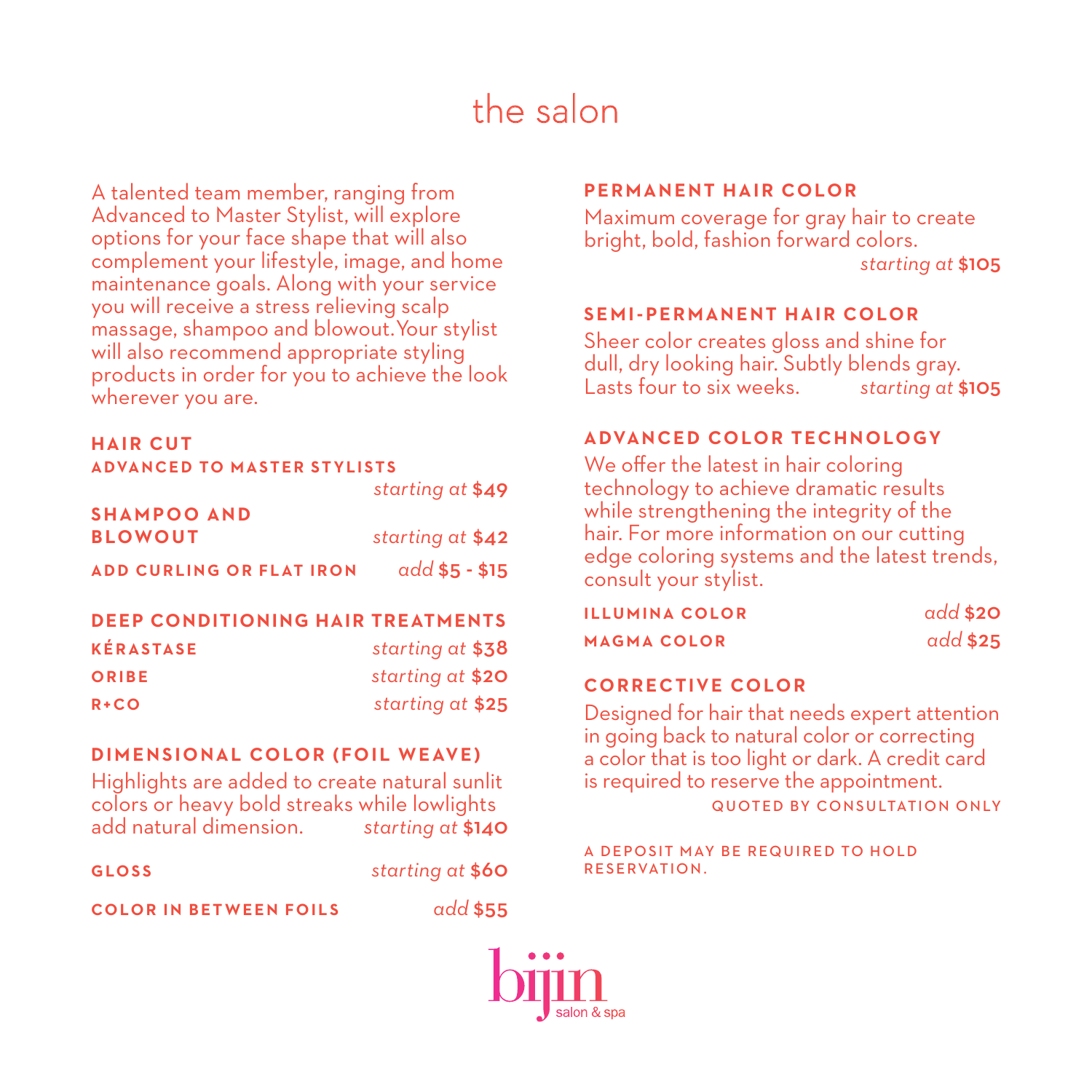# the salon

## **KERATIN COMPLEX**

Straightens and smooths hair by infusing the highest quality of natural keratin deep into the damaged cuticle by eliminating up to 95% of frizz and curl. Typically lasts three to five months.

*c*ONSULTATION REQUIRED *starting at* \$360

### **KERATIN BLOWOUT**

A one hour service with a unique formulation and delivery system reducing frizz, curl, and styling time. Can be used on all hair types, including color treated hair. Lasts up to six weeks. *starting at* \$125

FOR LONGER-LASTING RESULTS, KERATIN COMPLEX HAIR PRODUCTS ARE RECOMMENDED FOR YOUR AT-HOME REGIMEN AND MAY BE PURCHASED AFTER YOUR SERVICE.

## **RELAXER**

Straightens a permanent wave or relaxes natural curl.

CONSULTATION REQUIRED *starting at* \$100

#### **TEXTURE AND PERMANENT WAVING**

Designed to add support and volume. CONSULTATION REQUIRED *starting at* \$120

#### **HAIR EXTENSIONS**

PRICED UPON CONSULTATION ONLY

## **SPECIAL OCCASION HAIR**

Please come with second day, clean, dry hair with minimal product applied to it. *starting at* \$55

#### **BRIDAL RESERVATIONS**

It's the most important day of your life and bijin wants to help make it unforgettable. Before you walk down the aisle, let bijin walk you through a customized salon and spa program to help you look and feel your best. For information on bridal reservations and scheduling, please contact our Bridal Coordinator through Guest Services.

#### **CHILDREN**

Price is determined by stylist availability and time required.

CHILDREN WITHOUT APPOINTMENTS MUST BE SUPERVISED BY AN ADULT. WE DO NOT RECOMMEND INFANTS AND TOD DLERS ACCOMPANY YOU DURING YOUR APPOINTMENTS.

A DEPOSIT MAY BE REQUIRED TO HOLD RESERVATION.

**AMERICAN WAVE**

CONSULTATION REQUIRED *starting at* \$240

6960 mission lane #18 prairie village, kansas 66208 913 671 7777 bijinsalon.com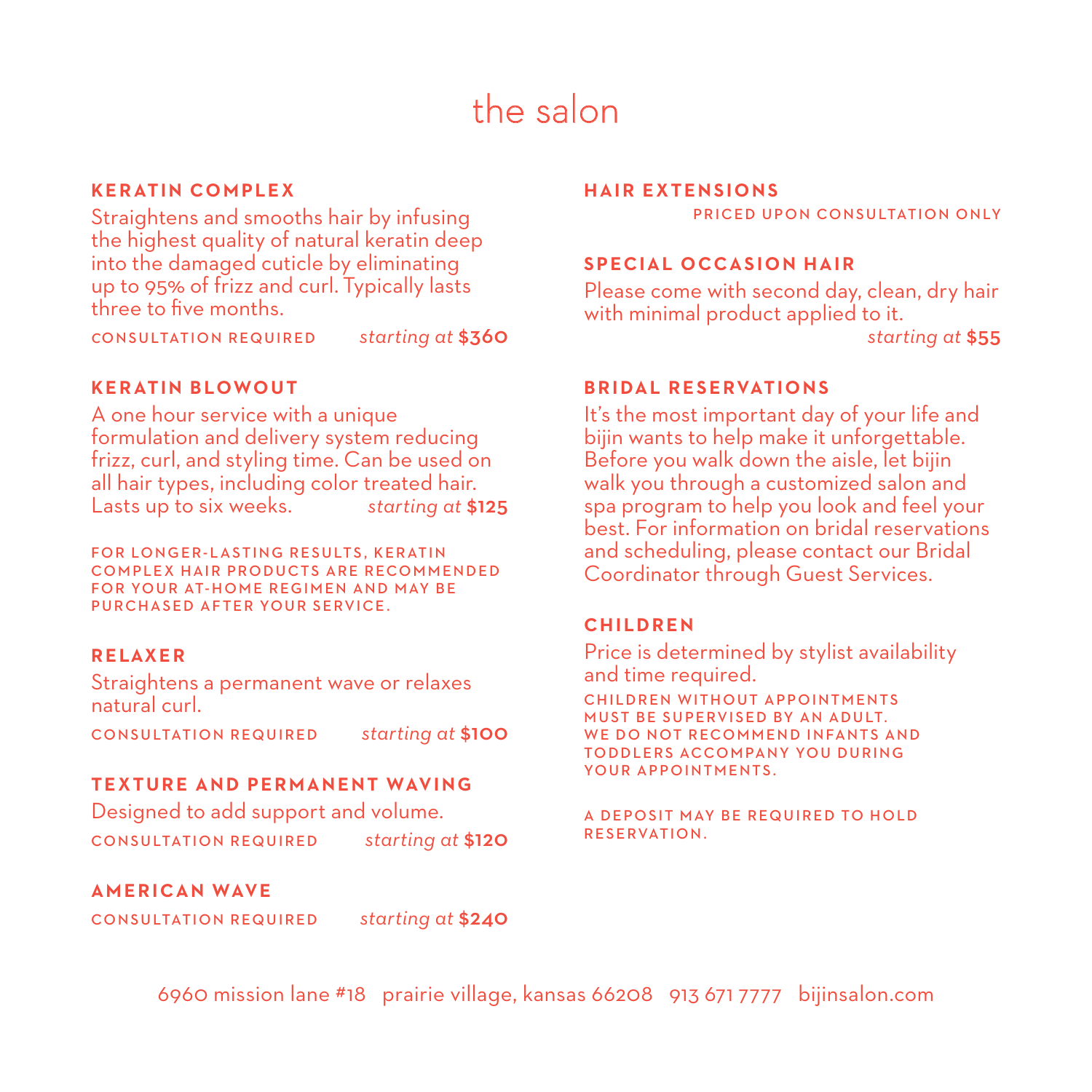# the studio

## **STUDIO STYLIST APPOINTMENTS**

studio b, where new bijin stylists become bijin masters. You'll find the same atmosphere, same vibe and same outstanding service for which bijin is well known. You'll also be pleased to find lower prices.

| <b>HAIR CUT</b>                 | $$37 - $42$       |
|---------------------------------|-------------------|
| <b>SHAMPOO AND BLOWOUT</b>      | $$32 - $37$       |
| <b>ADD CURLING OR FLAT IRON</b> | $add $5 - $15$    |
| <b>SPECIAL OCCASION HAIR</b>    | $$55 - $75$       |
| <b>COLOR</b>                    | starting at \$95  |
| <b>FOIL WEAVE</b>               | starting at \$120 |
| <b>GLOSS</b>                    | starting at \$55  |
| <b>COLOR IN BETWEEN FOILS</b>   | $add$ \$50        |

## **TEXTURE AND PERMANENT WAVING** *starting at* \$100

AVAILABLE FOR SERVICES MONDAY THRU SATURDAY.

A DEPOSIT MAY BE REQUIRED TO HOLD RESERVATION.

## **ASSOCIATE APPOINTMENTS**

As part of our advanced training program, bijin associates offer discounted hair services for adult clients. A master stylist is available for consultation and all associates performing services are licensed cosmetologists. While children under 12 are not qualified for the program, we welcome them in studio b or the hair salon

| <b>HAIR CUT</b>                 | \$25             |
|---------------------------------|------------------|
| <b>SHAMPOO AND BLOWOUT</b>      | \$23             |
| <b>ADD CURLING OR FLAT IRON</b> | $add$ \$5 - \$15 |
| <b>COLOR</b>                    | starting at \$80 |
| <b>FOIL WEAVE</b>               | starting at \$95 |

## **TEXTURE AND PERMANENT WAVING** *starting at* \$75

**AVAILABLE FOR SERVICES ON MONDAYS** FROM 12-6 PM AND OTHER SELECT DAYS AND TIMES. PLEASE CONSULT GUEST SERVICES FOR INFORMATION.

EXTRA HAIR LENGTH REQUIRES ADDITIONAL TIME AND MAY RESULT IN ADDITIONAL COST.